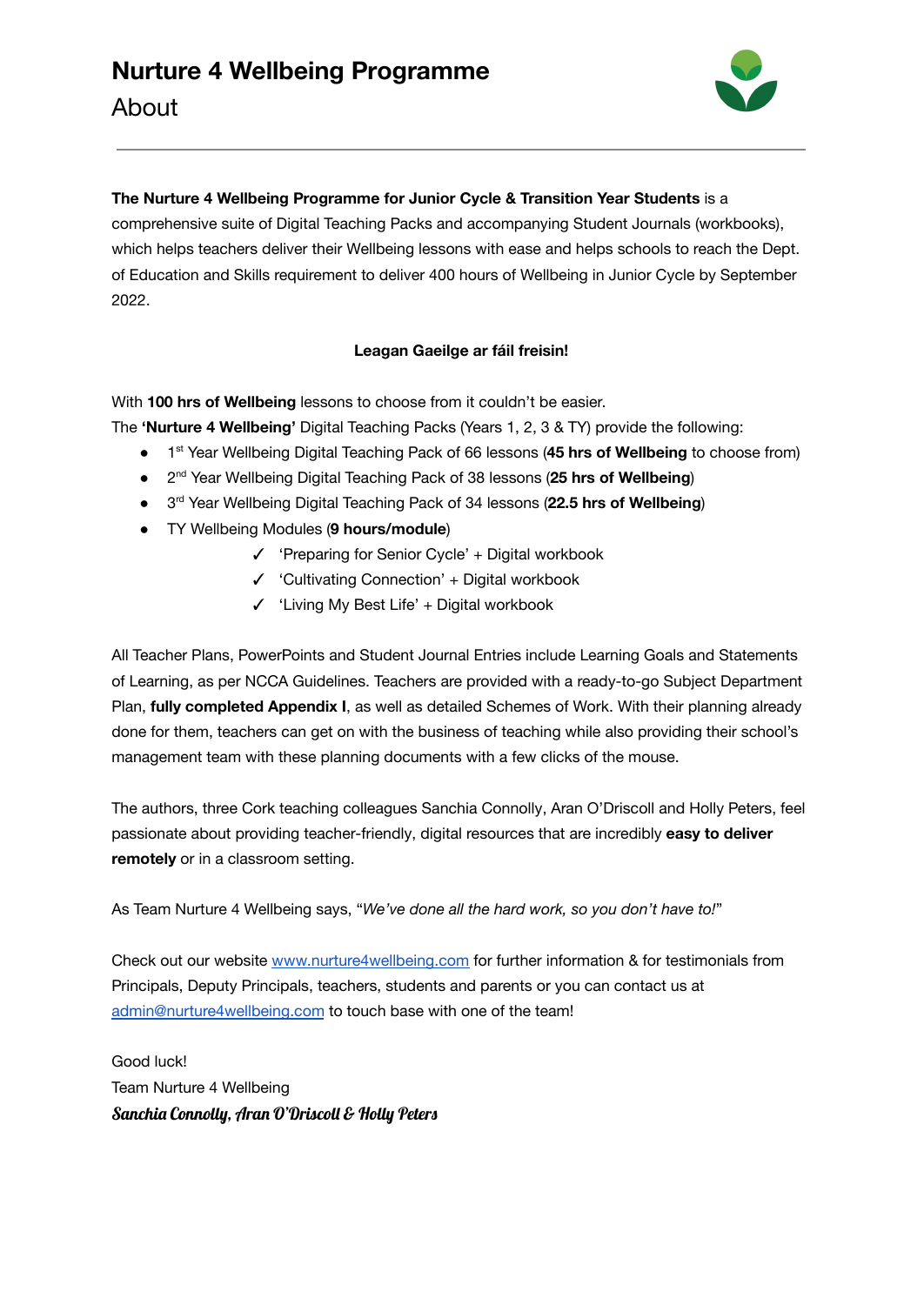| 'Nurture - A Teacher's Guide to Wellbeing' (Digital Teaching Packs)                    |                                                    |                                                    |  |
|----------------------------------------------------------------------------------------|----------------------------------------------------|----------------------------------------------------|--|
| <b>Year One</b><br>Also available As Gaeilge!                                          | <b>Year Two</b><br>Also available As Gaeilge!      | <b>Year Three</b><br>Also available As Gaeilge!    |  |
| <b>45 Hrs Wellbeing Lessons</b>                                                        | <b>25 Hrs Wellbeing Lessons</b>                    | <b>22.5 Hrs Wellbeing Lessons</b>                  |  |
| 66 Lessons to choose from                                                              | 38 Lessons + 2 bonus lessons!                      | 34 Lessons                                         |  |
| 66 X Teacher Plans                                                                     | 38 X Teacher Plans                                 | 34 X Teacher Plans                                 |  |
| 66 X PowerPoints                                                                       | 38 X PowerPoints                                   | 34 X PowerPoints                                   |  |
| 66 X Student Journal Entries                                                           | 38 X Student Journal Entries                       | 34 X Student Journal Entries                       |  |
| Subject Dept Plan                                                                      | Subject Dept Plan                                  | Subject Dept Plan                                  |  |
| Appendix I                                                                             | Appendix I                                         | Appendix I                                         |  |
| Scheme of Work                                                                         | Scheme of Work                                     | Scheme of Work                                     |  |
| <b>Wellbeing Posters</b>                                                               | <b>Wellbeing Posters</b>                           | <b>Wellbeing Posters</b>                           |  |
| Templates                                                                              | Templates                                          | Templates                                          |  |
| Specialised instructions for<br>certain activities                                     | Specialised instructions for<br>certain activities | Specialised instructions for<br>certain activities |  |
| Annual subscription<br>€150.00 + VAT                                                   | Annual subscription<br>€80.00 + VAT                | Annual subscription<br>€80.00 + VAT                |  |
| Bundle deal! Annual subscription for access to Years 1, 2 & 3 Programmes €300.00 + VAT |                                                    |                                                    |  |

\*Pricing is based on an annual subscription to Digital Teaching Pack(s) suitable for remote or classroom learning, which *begins in August & is terminated every June. The programmes are added to and updated annually.*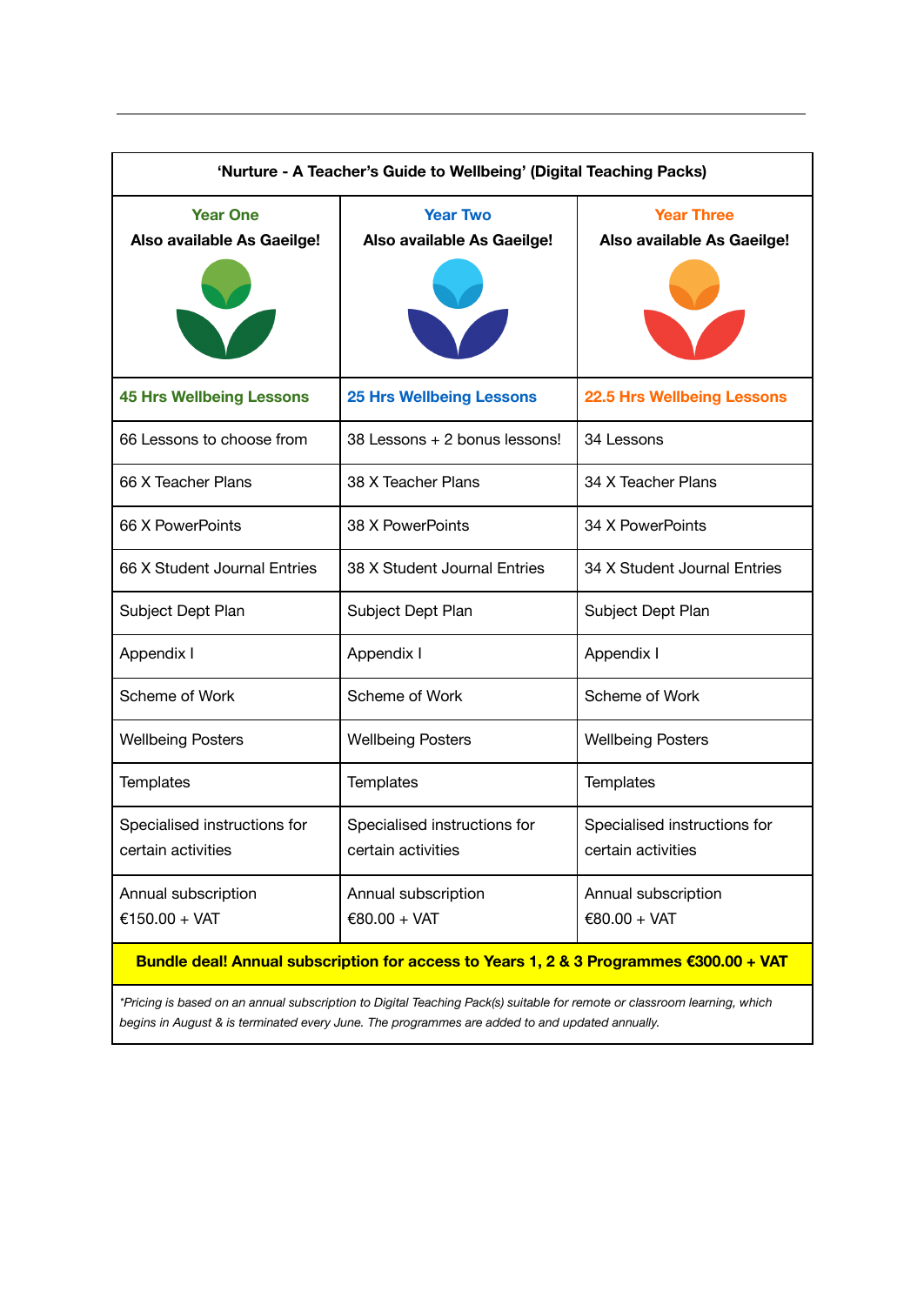| 'Nurture - A Teacher's Guide to Wellbeing' (Digital Teaching Packs)               |                                                    |                                                    |  |
|-----------------------------------------------------------------------------------|----------------------------------------------------|----------------------------------------------------|--|
| <b>TY Module 1</b>                                                                | <b>TY Module 2</b>                                 | <b>TY Module 3</b>                                 |  |
| <b>7-week Wellbeing Module</b>                                                    | <b>7-week Wellbeing Module</b>                     | <b>7-week Wellbeing Module</b>                     |  |
| 'Preparing for Senior Cycle'                                                      | 'Cultivating Connection'                           | 'Living My Best Life'                              |  |
| <b>7 X Double Lessons</b>                                                         | 7 X Double Lessons                                 | 7 X Double Lessons                                 |  |
| 7 X Teacher Plans                                                                 | 7 X Teacher Plans                                  | 7 X Teacher Plans                                  |  |
| 7 X PowerPoints                                                                   | 7 X PowerPoints                                    | 7 X PowerPoints                                    |  |
| 7 X Digital Student Journal<br><b>Entries</b>                                     | 7 X Digital Student Journal<br>Entries             | 7 X Digital Student Journal<br>Entries             |  |
| Subject Dept Plan                                                                 | Subject Dept Plan                                  | Subject Dept Plan                                  |  |
| <b>TY Planning Document</b>                                                       | <b>TY Planning Document</b>                        | <b>TY Planning Document</b>                        |  |
| Scheme of Work                                                                    | Scheme of Work                                     | Scheme of Work                                     |  |
| <b>Wellbeing Posters</b>                                                          | <b>Wellbeing Posters</b>                           | <b>Wellbeing Posters</b>                           |  |
| Templates                                                                         | Templates                                          | Templates                                          |  |
| Specialised instructions for<br>certain activities                                | Specialised instructions for<br>certain activities | Specialised instructions for<br>certain activities |  |
| Annual subscription<br>€80.00 + VAT                                               | Annual subscription<br>€80.00 + VAT                | Annual subscription<br>$€80.00 + VAT$              |  |
| Bundle deal! Annual subscription for access to all three TY Modules €220.00 + VAT |                                                    |                                                    |  |

\*Pricing is based on an annual subscription to Digital Teaching Pack(s) suitable for remote or classroom learning, which *begins in August & is terminated every June. The programmes are added to and updated annually.*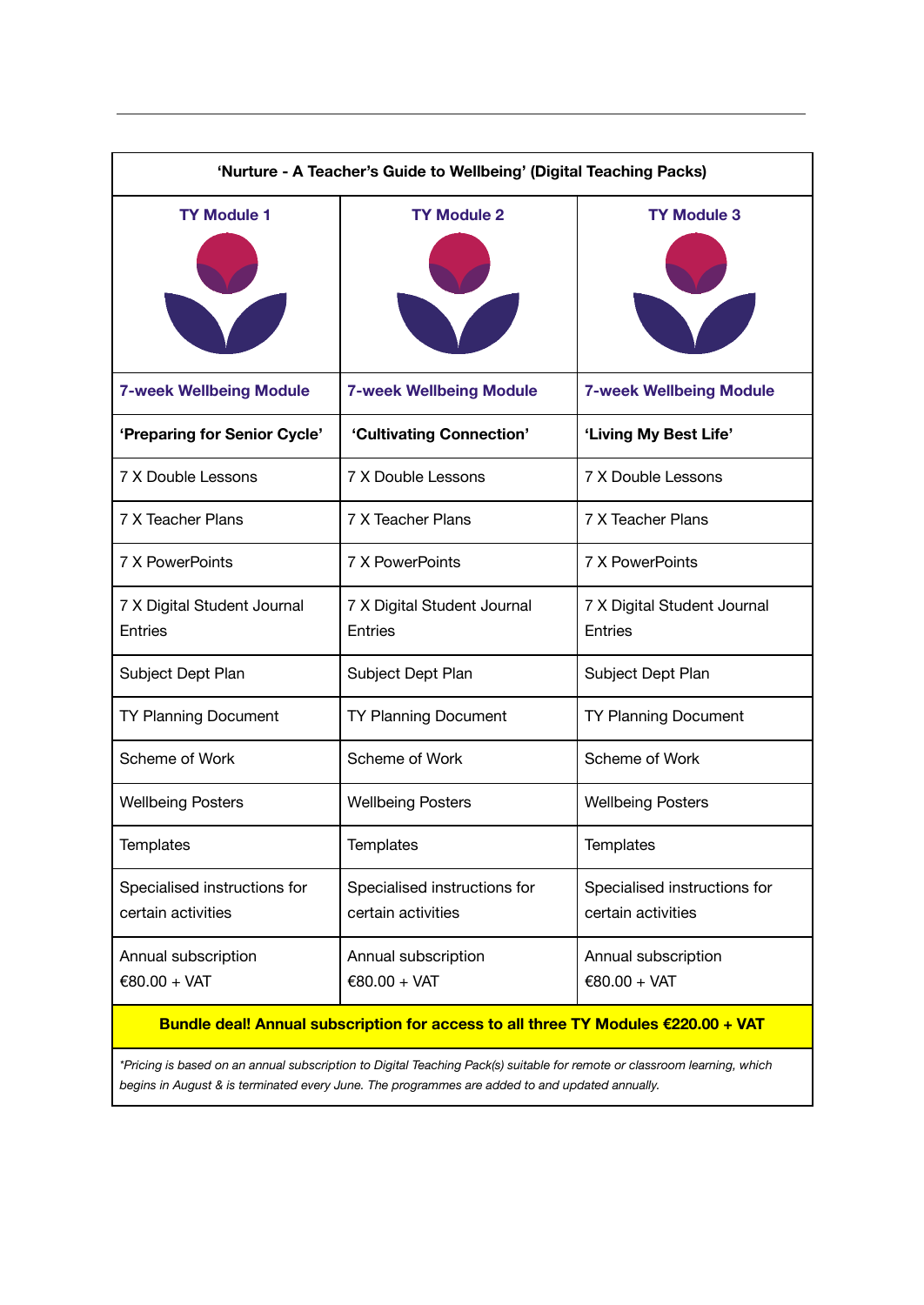

- Schools can place bulk orders directly on our website [www.nurture4wellbeing.com](http://www.nurture4wellbeing.com)
- TY Programme includes a **FREE** Digital Student Journal.